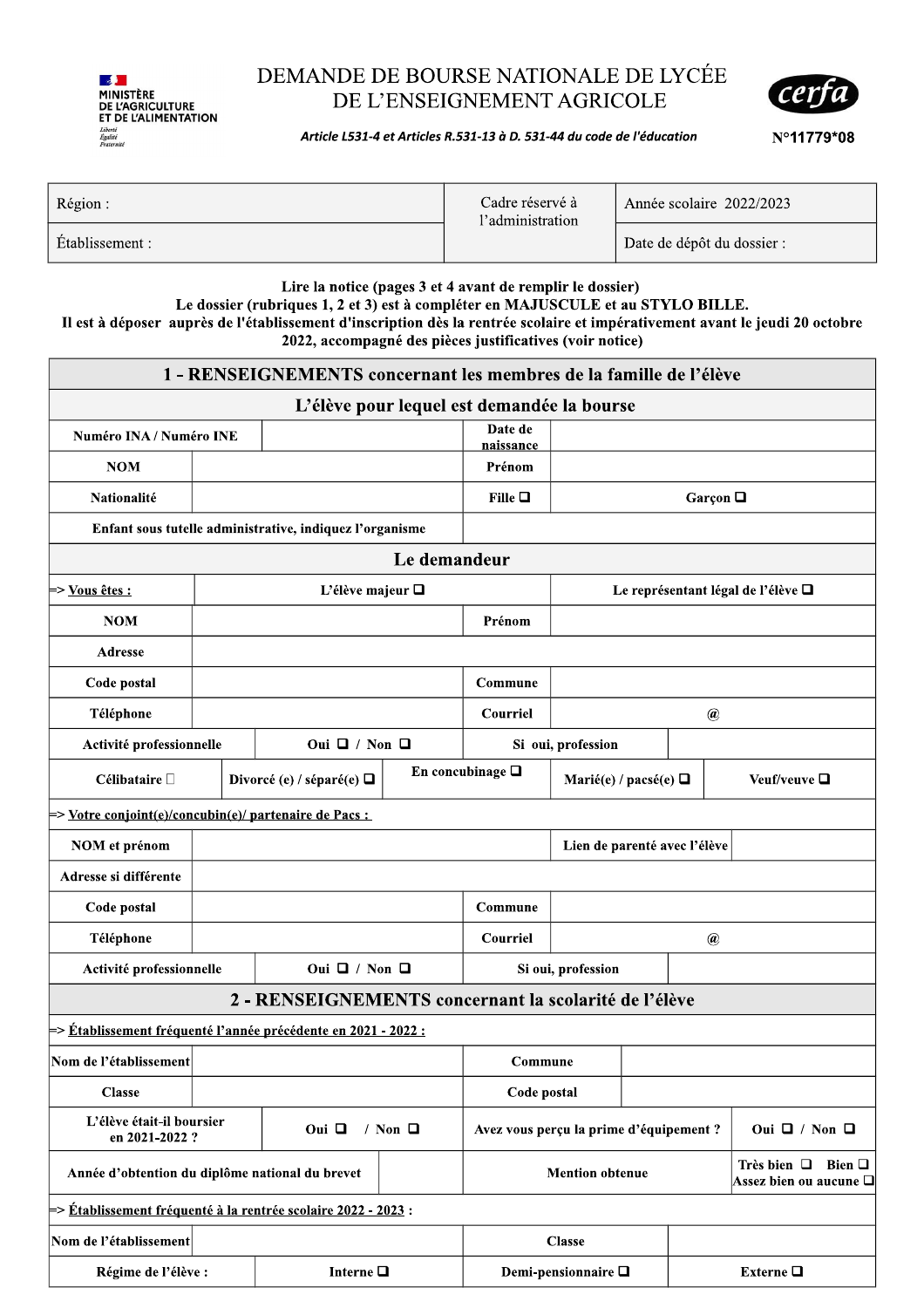#### 3 - ENGAGEMENT du demandeur

Je soussigné(e)

le représentant légal de l'élève □

l'enfant maieur  $\Box$ 

#### Certifie sur l'honneur que les renseignements portés sur cette déclaration sont exacts.

#### Date et signature

Vous venez de remplir votre demande de bourse. Vous pouvez maintenant l'adresser à l'établissement d'inscription de votre enfant en joignant les documents justificatifs détaillés dans la notice.

La loi n°2018-727 du 10 août 2018 pour un Etat au service d'une société de confiance instaure le droit à l'erreur qui permet au demandeur de bonne foi de rectifier son erreur. Le droit à l'erreur n'est ni un droit à fraude ni un droit à retard. Si vous vous êtes trompé, signalez-le dès que possible à l'établissement où vous avez déposé votre demande de bourse. Il corrigera les informations concernées. Si cette rectification fait baisser le montant de la bourse que vous recevez, vous devrez rembourser les sommes perçues en trop. Si vous êtes de bonne foi et que c'est votre première erreur, vous ne serez pas sanctionné. En revanche, si vous commettez une fraude ou de fausses déclarations pour obtenir des avantages auxquels vous n'auriez pas droit, vous risquez une amende et/ou une peine d'emprisonnement.

Nous avons besoin de vos données pour étudier votre demande, calculer le droit à bourse de l'élève concerné par la demande et pour vous contacter. Vos informations seront conservées le temps de la scolarité de l'élève par l'établissement scolaire et le service académique des bourses en charge du traitement des bourses de lycée. Vous avez le droit d'accéder, rectifier et effacer les données qui vous concernent auprès de l'autorité académique (Direction régionale de l'alimentation, de l'agriculture et de la forêt) dont relève l'établissement de scolarité de l'élève. Après avoir contacté le délégué à la protection des données, si vous estimez que vos droits « Informatique et Libertés » ne sont toujours pas respectés, vous pouvez faire une réclamation en ligne ou par voie postale à la Commission nationale informatique et libertés (CNIL), conformément à la loi n° 78-17 du 6 janvier 1978 relative à l'informatique, aux fichiers et aux libertés modifiée par la loi n°2018-494 relative à la protection des données

## **CADRE RÉSERVÉ A L'ADMINISTRATION**

#### **CADRE ÉTABLISSEMENT**

Signature du chef d'établissement, après vérification de la complétude du dossier et des renseignements portés par la famille en ce qui concerne l'établissement et la classe fréquentés.

Date, signature et cachet de l'établissement

| <b>CADRE INSTRUCTION</b>          |                  |                  |                  |                |  |  |  |  |  |
|-----------------------------------|------------------|------------------|------------------|----------------|--|--|--|--|--|
| <b>SITUATION DU DEMANDEUR</b>     |                  |                  |                  |                |  |  |  |  |  |
| Enfants à charges                 | Échelon attribué | Bourse au mérite | Prime équipement | Prime internat |  |  |  |  |  |
|                                   |                  |                  |                  |                |  |  |  |  |  |
| Montant annuel de l'aide :        |                  |                  |                  |                |  |  |  |  |  |
| <b>Observations éventuelles :</b> |                  |                  |                  |                |  |  |  |  |  |
|                                   |                  |                  |                  |                |  |  |  |  |  |
|                                   |                  |                  |                  |                |  |  |  |  |  |
|                                   |                  |                  |                  |                |  |  |  |  |  |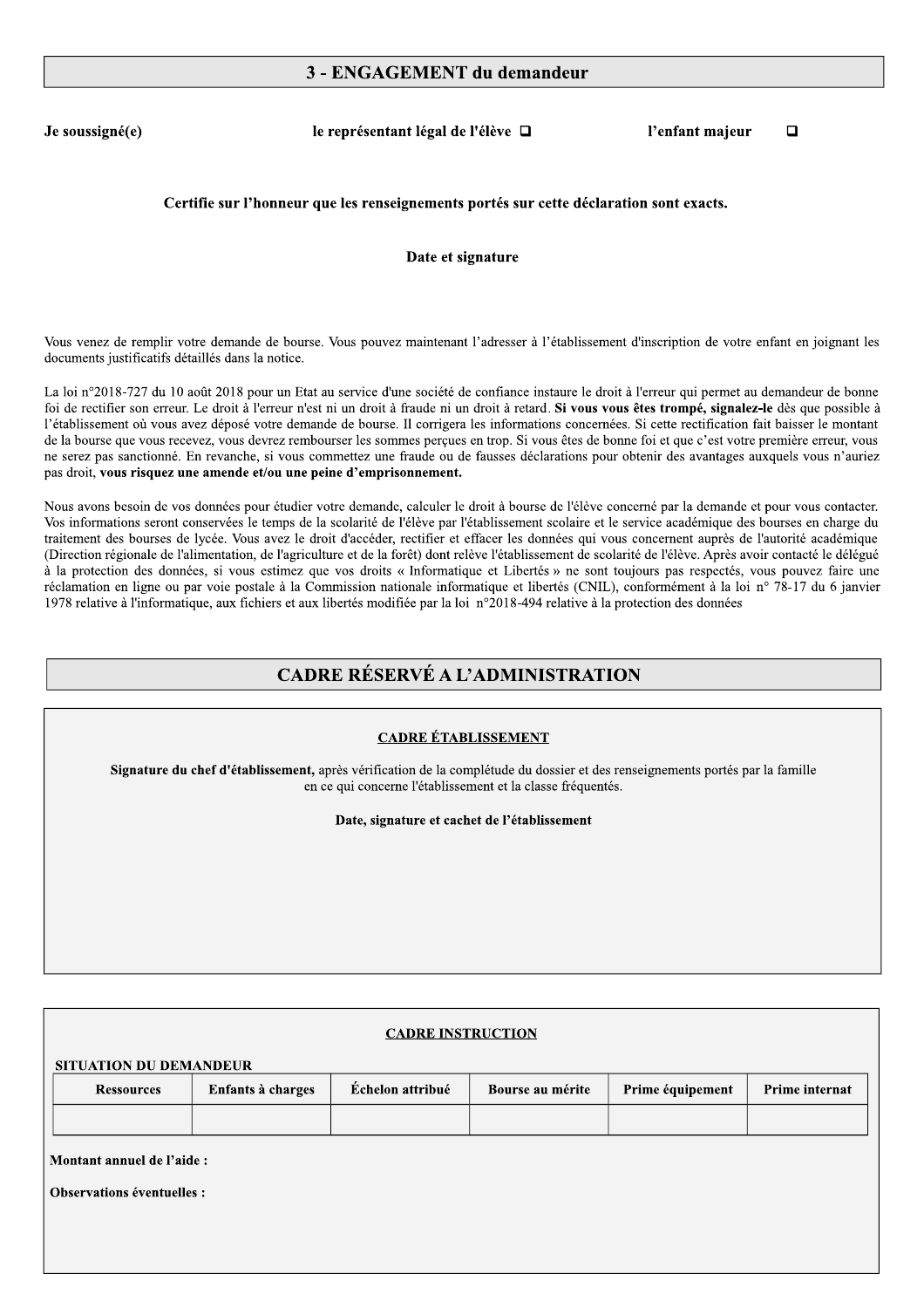#### **NOTICE**

#### Comment faire une demande de bourse nationale de lycée ?

1-Lire la notice.

2-Rassembler les documents justificatifs.

3-Remplir le formulaire en pages 1 et 2

4-Envoyer la demande remplie et signée et tous les documents justificatifs à l'établissement où l'élève est scolarisé.

#### Ou'est-ce que la bourse nationale de lycée ?

La bourse nationale sur critères sociaux du ministère de l'agriculture et de l'alimentation aide à financer la scolarité des élèves inscrits en formation initiale dans les établissements d'enseignement secondaire agricole, publics ou privés sous contrat et dont les ressources familiales ont été reconnues insuffisantes.

#### Qui peut faire cette demande?

Un responsable légal de l'élève (parent ou tuteur) ou une personne en charge de l'élève.

#### Qui est concerné par la demande de bourse nationale de lycée ?

#### Les élèves inscrits en classe de :

- $4<sup>ème</sup>$  et  $3<sup>ème</sup>$  au collège (établissement de l'éducation nationale);
- 4ème et 3ème de l'enseignement agricole
- $\bullet$ 2nde, 1ère ou terminale, en lycée général, technologique ou professionnel;
- 1ère ou 2ème année de CAPa.

#### Oui n'est pas concerné par la demande de bourse nationale de lycée ?

- Les apprentis (Pour en savoir plus, rendez-vous sur https://www.service-public.fr)
- Les étudiants inscrits en BTSA ou en CPGE (Pour en savoir plus rendez-vous sur www.messervices.etudiant.gouv.fr)

#### Quels sont les critères d'obtention de cette bourse ?

La bourse nationale de lycée est obtenue en fonction de deux critères :

#### 1. les ressources de la famille :

C'est le revenu fiscal de référence, inscrit sur votre avis d'imposition 2022 sur les revenus de 2021 qui est pris en compte. Si vous êtes en concubinage, c'est la somme des revenus fiscaux de référence ainsi que les enfants à charge des deux conjoints qui sont pris en compte.

#### 2. Les enfants à charge rattachés à votre foyer fiscal en année 2021:

- les enfants mineurs :
- les enfants majeurs ;
- les enfants en situation de handicap.  $\bullet$

Le barème d'attribution permet de déterminer, au regard des ressources et charges de la famille, s'il est ou non possible de bénéficier d'une bourse de lycée. Les plafonds de ressources du barème évoluent chaque année.

| Nombre d'enfants à     |          |          |          |        |                   |          |          | $8$ ou +          |
|------------------------|----------|----------|----------|--------|-------------------|----------|----------|-------------------|
| charge en 2021         |          |          |          |        |                   |          |          |                   |
| Plafond de revenus     | 19 014 € | 20 475 € | 23 400 € | 27057€ | 30 713 $\epsilon$ | 35 102 € | 39 489 € | 43.877 $\epsilon$ |
| 2021 à ne pas dépasser |          |          |          |        |                   |          |          |                   |